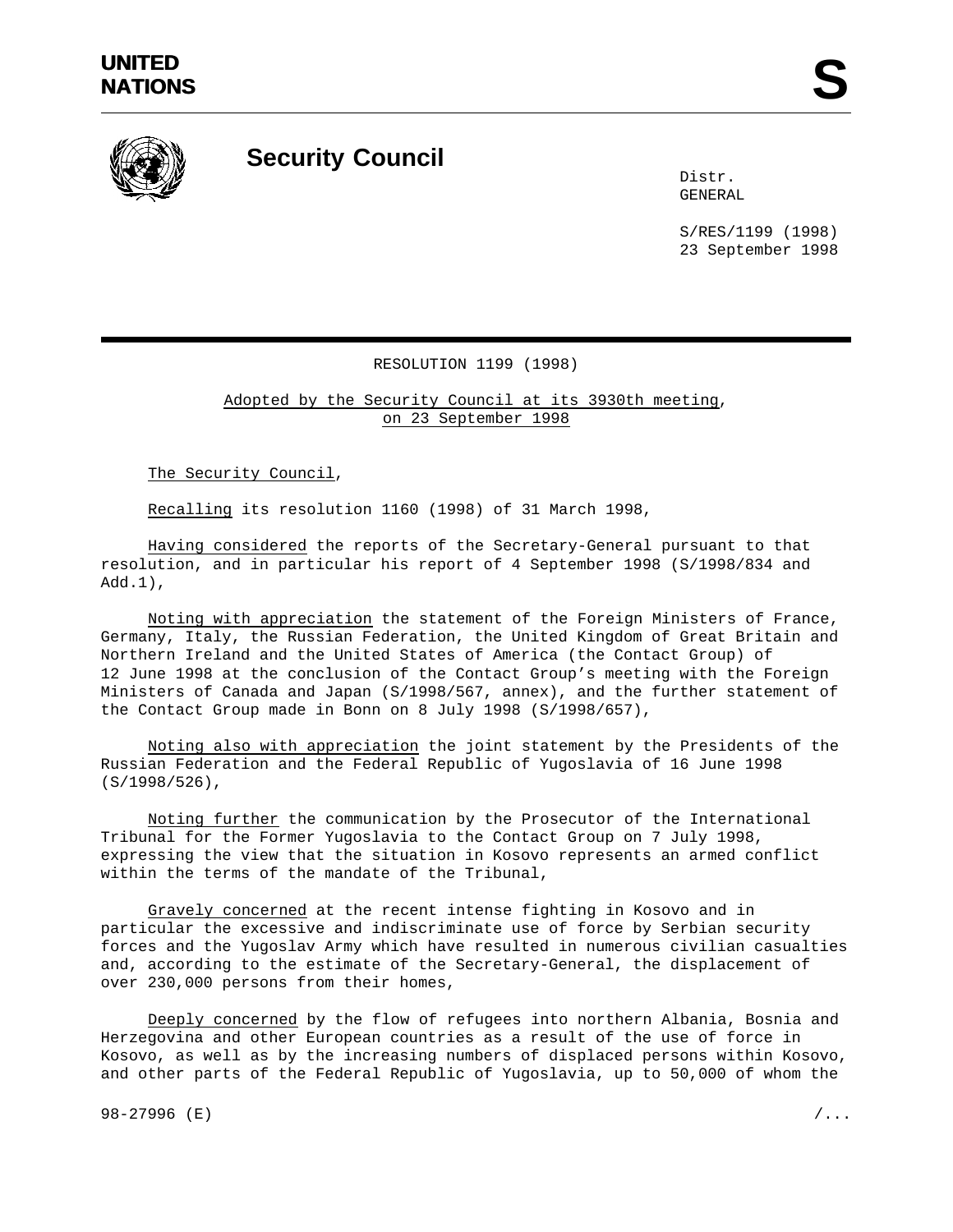United Nations High Commissioner for Refugees has estimated are without shelter and other basic necessities,

Reaffirming the right of all refugees and displaced persons to return to their homes in safety, and underlining the responsibility of the Federal Republic of Yugoslavia for creating the conditions which allow them to do so,

Condemning all acts of violence by any party, as well as terrorism in pursuit of political goals by any group or individual, and all external support for such activities in Kosovo, including the supply of arms and training for terrorist activities in Kosovo and expressing concern at the reports of continuing violations of the prohibitions imposed by resolution 1160 (1998),

Deeply concerned by the rapid deterioration in the humanitarian situation throughout Kosovo, alarmed at the impending humanitarian catastrophe as described in the report of the Secretary-General, and emphasizing the need to prevent this from happening,

Deeply concerned also by reports of increasing violations of human rights and of international humanitarian law, and emphasizing the need to ensure that the rights of all inhabitants of Kosovo are respected,

Reaffirming the objectives of resolution 1160 (1998), in which the Council expressed support for a peaceful resolution of the Kosovo problem which would include an enhanced status for Kosovo, a substantially greater degree of autonomy, and meaningful self-administration,

Reaffirming also the commitment of all Member States to the sovereignty and territorial integrity of the Federal Republic of Yugoslavia,

Affirming that the deterioration of the situation in Kosovo, Federal Republic of Yugoslavia, constitutes a threat to peace and security in the region,

Acting under Chapter VII of the Charter of the United Nations,

1. Demands that all parties, groups and individuals immediately cease hostilities and maintain a ceasefire in Kosovo, Federal Republic of Yugoslavia, which would enhance the prospects for a meaningful dialogue between the authorities of the Federal Republic of Yugoslavia and the Kosovo Albanian leadership and reduce the risks of a humanitarian catastrophe;

2. Demands also that the authorities of the Federal Republic of Yugoslavia and the Kosovo Albanian leadership take immediate steps to improve the humanitarian situation and to avert the impending humanitarian catastrophe;

3. Calls upon the authorities in the Federal Republic of Yugoslavia and the Kosovo Albanian leadership to enter immediately into a meaningful dialogue without preconditions and with international involvement, and to a clear timetable, leading to an end of the crisis and to a negotiated political solution to the issue of Kosovo, and welcomes the current efforts aimed at facilitating such a dialogue;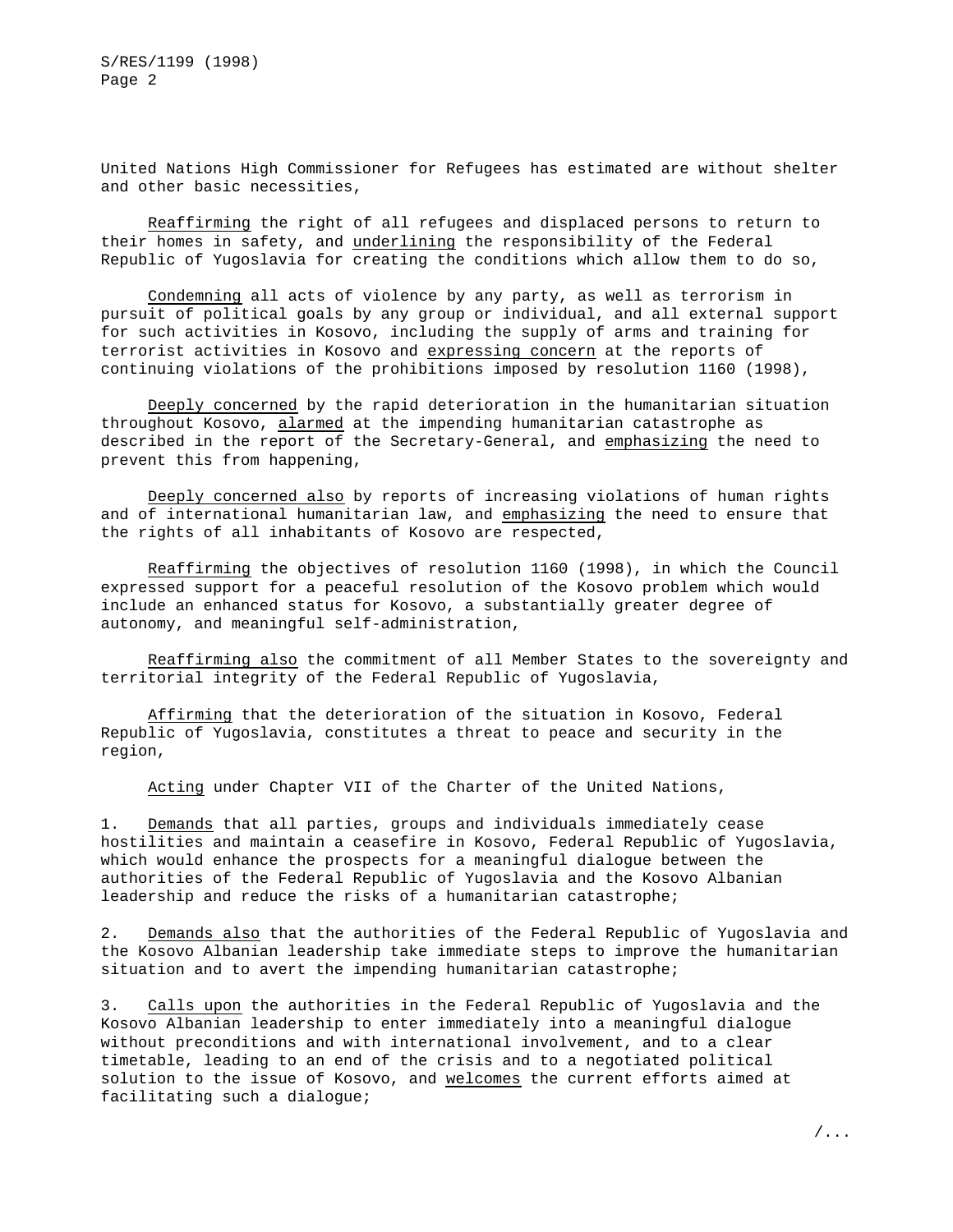4. Demands further that the Federal Republic of Yugoslavia, in addition to the measures called for under resolution 1160 (1998), implement immediately the following concrete measures towards achieving a political solution to the situation in Kosovo as contained in the Contact Group statement of 12 June 1998:

(a) cease all action by the security forces affecting the civilian population and order the withdrawal of security units used for civilian repression;

(b) enable effective and continuous international monitoring in Kosovo by the European Community Monitoring Mission and diplomatic missions accredited to the Federal Republic of Yugoslavia, including access and complete freedom of movement of such monitors to, from and within Kosovo unimpeded by government authorities, and expeditious issuance of appropriate travel documents to international personnel contributing to the monitoring;

(c) facilitate, in agreement with the UNHCR and the International Committee of the Red Cross (ICRC), the safe return of refugees and displaced persons to their homes and allow free and unimpeded access for humanitarian organizations and supplies to Kosovo;

(d) make rapid progress to a clear timetable, in the dialogue referred to in paragraph 3 with the Kosovo Albanian community called for in resolution 1160 (1998), with the aim of agreeing confidence-building measures and finding a political solution to the problems of Kosovo;

5. Notes, in this connection, the commitments of the President of the Federal Republic of Yugoslavia, in his joint statement with the President of the Russian Federation of 16 June 1998:

(a) to resolve existing problems by political means on the basis of equality for all citizens and ethnic communities in Kosovo;

(b) not to carry out any repressive actions against the peaceful population;

(c) to provide full freedom of movement for and ensure that there will be no restrictions on representatives of foreign States and international institutions accredited to the Federal Republic of Yugoslavia monitoring the situation in Kosovo;

(d) to ensure full and unimpeded access for humanitarian organizations, the ICRC and the UNHCR, and delivery of humanitarian supplies;

(e) to facilitate the unimpeded return of refugees and displaced persons under programmes agreed with the UNHCR and the ICRC, providing State aid for the reconstruction of destroyed homes,

and calls for the full implementation of these commitments;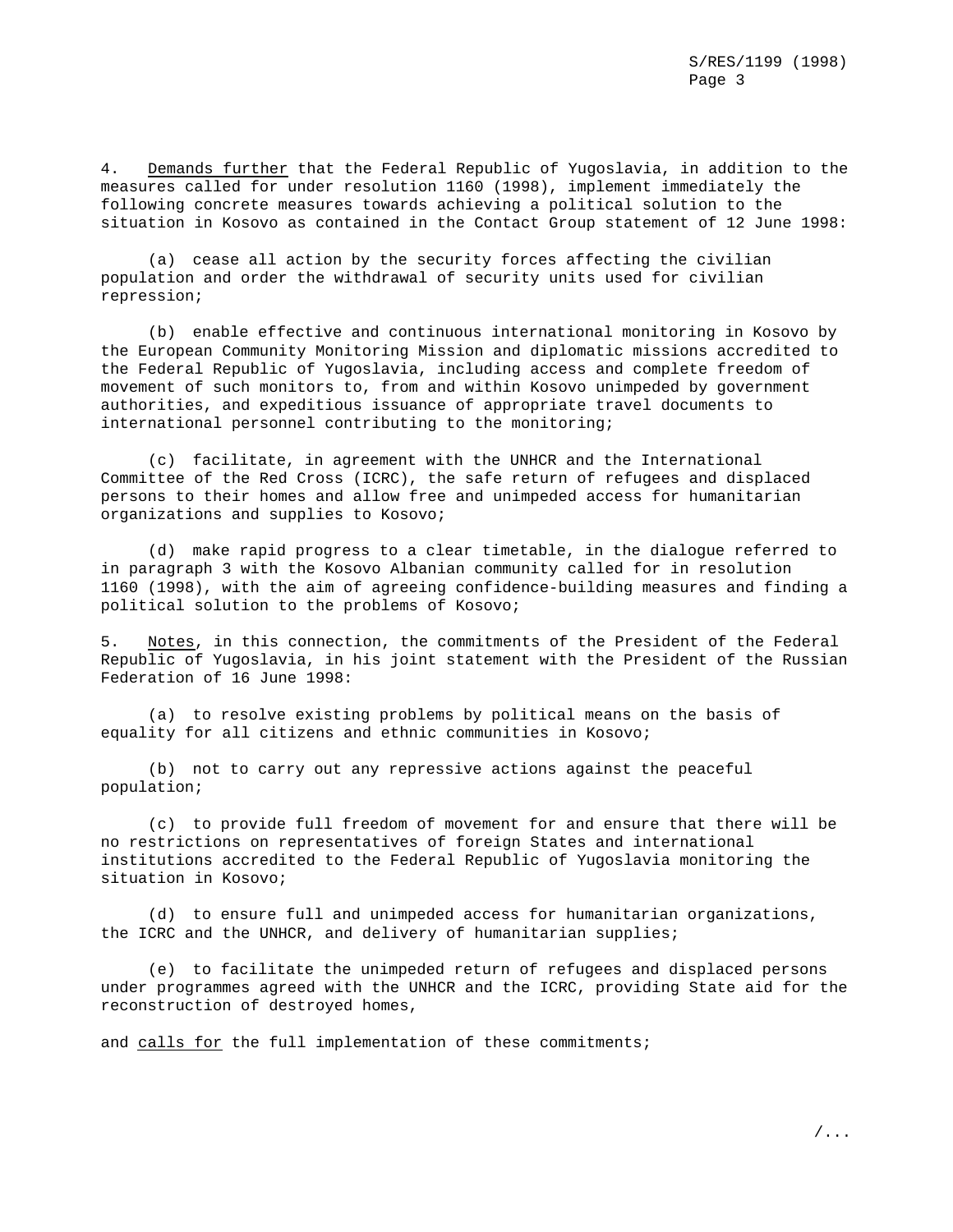6. Insists that the Kosovo Albanian leadership condemn all terrorist action, and emphasizes that all elements in the Kosovo Albanian community should pursue their goals by peaceful means only;

7. Recalls the obligations of all States to implement fully the prohibitions imposed by resolution 1160 (1998);

8. Endorses the steps taken to establish effective international monitoring of the situation in Kosovo, and in this connection welcomes the establishment of the Kosovo Diplomatic Observer Mission;

9. Urges States and international organizations represented in the Federal Republic of Yugoslavia to make available personnel to fulfil the responsibility of carrying out effective and continuous international monitoring in Kosovo until the objectives of this resolution and those of resolution 1160 (1998) are achieved;

10. Reminds the Federal Republic of Yugoslavia that it has the primary responsibility for the security of all diplomatic personnel accredited to the Federal Republic of Yugoslavia as well as the safety and security of all international and non-governmental humanitarian personnel in the Federal Republic of Yugoslavia and calls upon the authorities of the Federal Republic of Yugoslavia and all others concerned in the Federal Republic of Yugoslavia to take all appropriate steps to ensure that monitoring personnel performing functions under this resolution are not subject to the threat or use of force or interference of any kind;

11. Requests States to pursue all means consistent with their domestic legislation and relevant international law to prevent funds collected on their territory being used to contravene resolution 1160 (1998);

12. Calls upon Member States and others concerned to provide adequate resources for humanitarian assistance in the region and to respond promptly and generously to the United Nations Consolidated Inter-Agency Appeal for Humanitarian Assistance Related to the Kosovo Crisis;

13. Calls upon the authorities of the Federal Republic of Yugoslavia, the leaders of the Kosovo Albanian community and all others concerned to cooperate fully with the Prosecutor of the International Tribunal for the Former Yugoslavia in the investigation of possible violations within the jurisdiction of the Tribunal;

14. Underlines also the need for the authorities of the Federal Republic of Yugoslavia to bring to justice those members of the security forces who have been involved in the mistreatment of civilians and the deliberate destruction of property;

15. Requests the Secretary-General to provide regular reports to the Council as necessary on his assessment of compliance with this resolution by the authorities of the Federal Republic of Yugoslavia and all elements in the Kosovo Albanian community, including through his regular reports on compliance with resolution 1160 (1998);